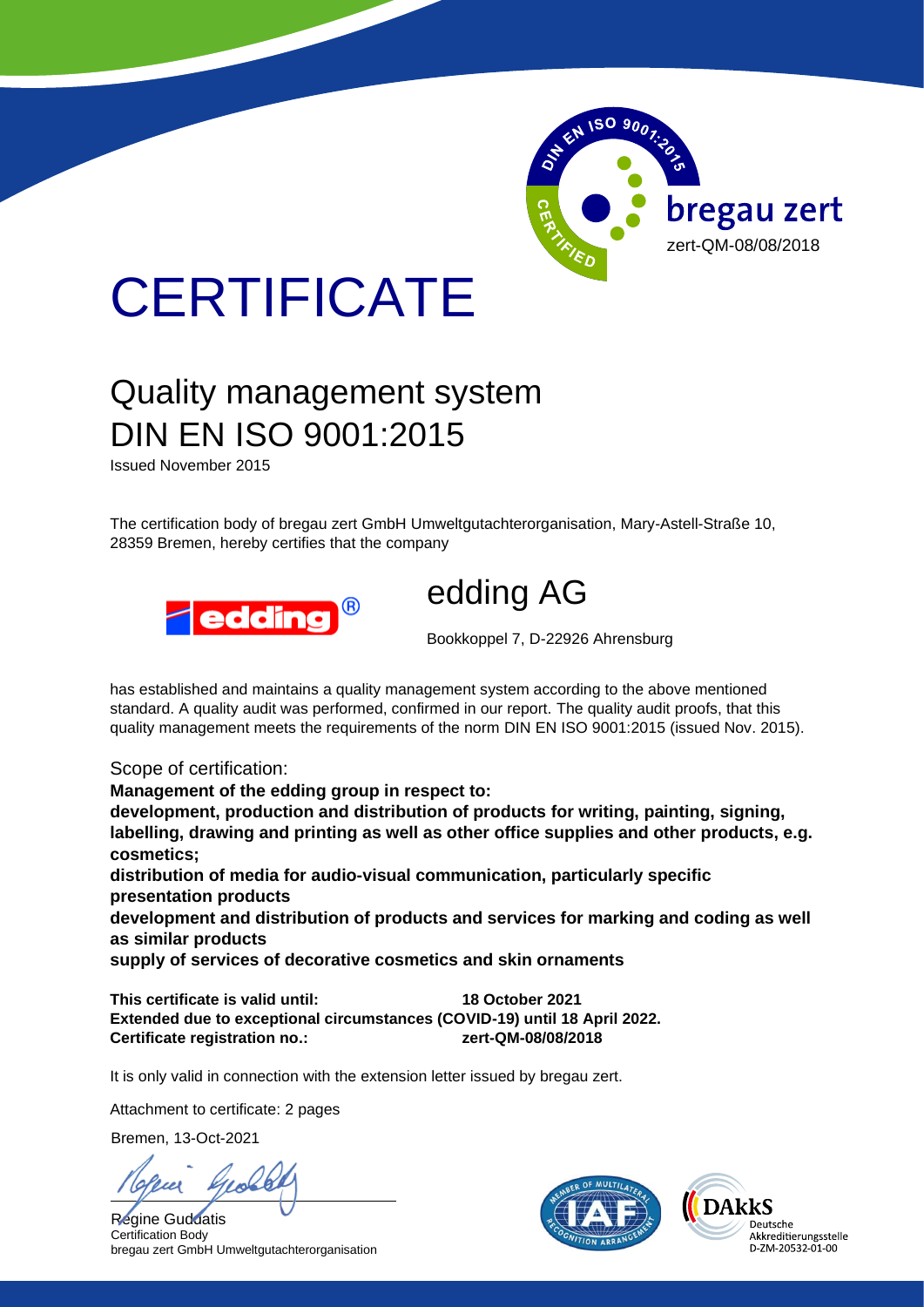

## Attachment to certificate according to DIN EN ISO 9001:2015

## **Certificate Registration No.: zert-QM-08/08/2018**

**further locations**

| Company                                                             | <b>Certificate</b><br><b>Registration No.</b> | <b>Scope</b>                                                                                                                                                                                                                                      |
|---------------------------------------------------------------------|-----------------------------------------------|---------------------------------------------------------------------------------------------------------------------------------------------------------------------------------------------------------------------------------------------------|
| edding International GmbH<br>Bookkoppel 7<br>D-22926 Ahrensburg     | zert-QM-08/08/2018-01                         | development and distribution of products for<br>writing, painting, signing, labelling, drawing<br>and printing as well as other office supplies<br>and other products, e.g. cosmetics;<br>distribution of media for audio-visual<br>communication |
| edding Vertrieb GmbH<br>Auf Bösselhagen 9<br>D-31515 Wunstorf       | zert-QM-08/08/2018-02                         | distribution of products for writing, painting,<br>signing, labelling, drawing and printing as<br>well as media for audio-visual<br>communication, other office supplies and<br>other products, e.g. cosmetics                                    |
| V.D. Ledermann & Co. GmbH<br>Baschützer Straße 7<br>D-02625 Bautzen | zert-QM-08/08/2018-03                         | development, production and distribution of<br>products for writing, painting, signing,<br>labelling and drawing as well as other<br>products, e.g. cosmetics                                                                                     |
| <b>Legamaster GmbH</b><br>Bahnhofstraße 24<br>D-22941 Bargteheide   | zert-QM-08/08/2018-04                         | distribution of media for audio-visual<br>communication, particularly specific<br>presentation products;<br>distribution of products for writing, painting,<br>signing, labelling, drawing and printing                                           |
| Legamaster International B.V.<br>Kwinkweerd 62<br>NL-7240 AC Lochem | zert-QM-08/08/2018-05                         | development and distribution of media for<br>audio-visual communication, particularly<br>specific presentation products;<br>distribution of products for writing, painting,<br>signing, labelling, drawing and printing                           |